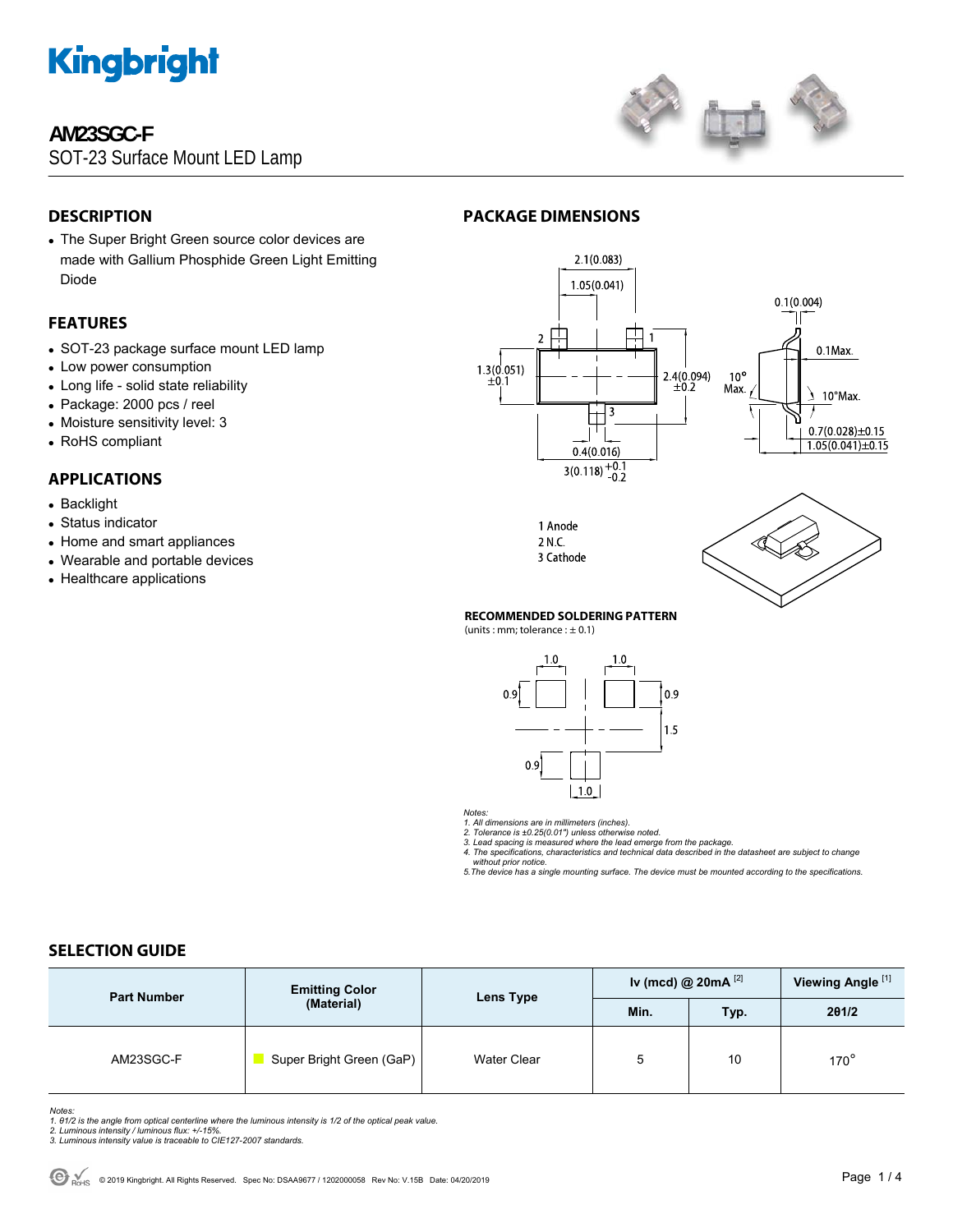# **Kingbright**

#### **ELECTRICAL / OPTICAL CHARACTERISTICS at T<sub>A</sub>=25°C**

|                                                     |                            |                       | Value        |                          | Unit |
|-----------------------------------------------------|----------------------------|-----------------------|--------------|--------------------------|------|
| <b>Parameter</b>                                    | Symbol                     | <b>Emitting Color</b> | Max.<br>Typ. |                          |      |
| Wavelength at Peak Emission $I_F$ = 20mA            | $\lambda_{\rm peak}$       | Super Bright Green    | 565          | $\overline{\phantom{a}}$ | nm   |
| Dominant Wavelength $I_F$ = 20mA                    | $\lambda_{\text{dom}}$ [1] | Super Bright Green    | 568          | $\overline{\phantom{a}}$ | nm   |
| Spectral Bandwidth at 50% Φ REL MAX<br>$I_F = 20mA$ | Δλ                         | Super Bright Green    | 30           | $\overline{\phantom{a}}$ | nm   |
| Capacitance                                         | С                          | Super Bright Green    | 15           | $\overline{\phantom{a}}$ | pF   |
| Forward Voltage $I_F$ = 20mA                        | $V_F$ <sup>[2]</sup>       | Super Bright Green    | 2.2          | 2.5                      | v    |
| Reverse Current ( $V_R$ = 5V)                       | l <sub>R</sub>             | Super Bright Green    |              | 10                       | μA   |

*Notes:* 

1. The dominant wavelength (λd) above is the setup value of the sorting machine. (Tolerance λd : ±1nm. )<br>2. Forward voltage: ±0.1V.<br>3. Wavelength value is traceable to CIE127-2007 standards.<br>4. Excess driving current and /

## **ABSOLUTE MAXIMUM RATINGS at T<sub>A</sub>=25°C**

| <b>Parameter</b>                        | Symbol                     | Value          | Unit        |
|-----------------------------------------|----------------------------|----------------|-------------|
| Power Dissipation                       | $P_D$                      | 62.5           | mW          |
| Reverse Voltage                         | $V_R$                      | 5              | V           |
| Junction Temperature                    | $T_j$                      | 110            | $^{\circ}C$ |
| <b>Operating Temperature</b>            | $\mathsf{T}_{\mathsf{op}}$ | $-40$ to $+85$ | °C          |
| Storage Temperature                     | $T_{\text{stg}}$           | $-40$ to $+85$ | °C          |
| DC Forward Current                      | ΙF                         | 25             | mA          |
| <b>Peak Forward Current</b>             | $I_{FM}$ <sup>[1]</sup>    | 140            | mA          |
| Electrostatic Discharge Threshold (HBM) | $\overline{\phantom{a}}$   | 8000           | $\vee$      |

Notes:<br>1. 1/10 Duty Cycle, 0.1ms Pulse Width.<br>2. Relative humidity levels maintained between 40% and 60% in production area are recommended to avoid the build-up of static electricity – Ref JEDEC/JESD625-A and JEDEC/J-STD-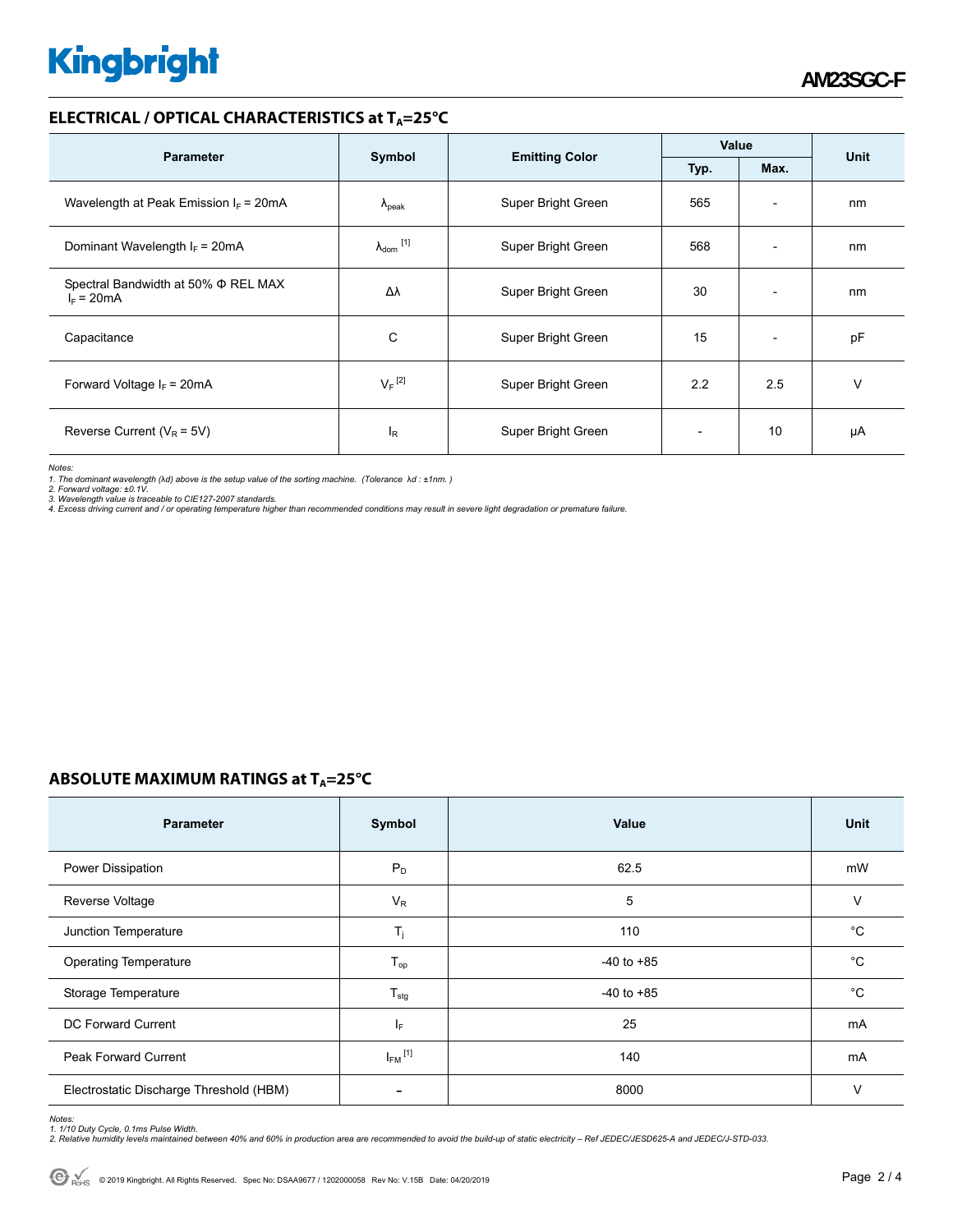# **Kingbright**

### **TECHNICAL DATA**



#### **SPATIAL DISTRIBUTION**



#### **SUPER BRIGHT GREEN**









#### **REFLOW SOLDERING PROFILE for LEAD-FREE SMD PROCESS**



#### *Notes:*

- 
- 
- 1. Don't cause stress to the LEDs while it is exposed to high temperature.<br>2. The maximum number of reflow soldering passes is 2 times.<br>3. Reflow soldering is recommended. Other soldering methods are not recommended as the  *cause damage to the product.*

#### **TAPE SPECIFICATIONS** (units : mm)



#### **REEL DIMENSION** (units : mm)



 $\bigodot$  <sub>PortS</sub> © 2019 Kingbright. All Rights Reserved. Spec No: DSAA9677 / 1202000058 Rev No: V.15B Date: 04/20/2019 **Page 3 / 4 Page 3 / 4**